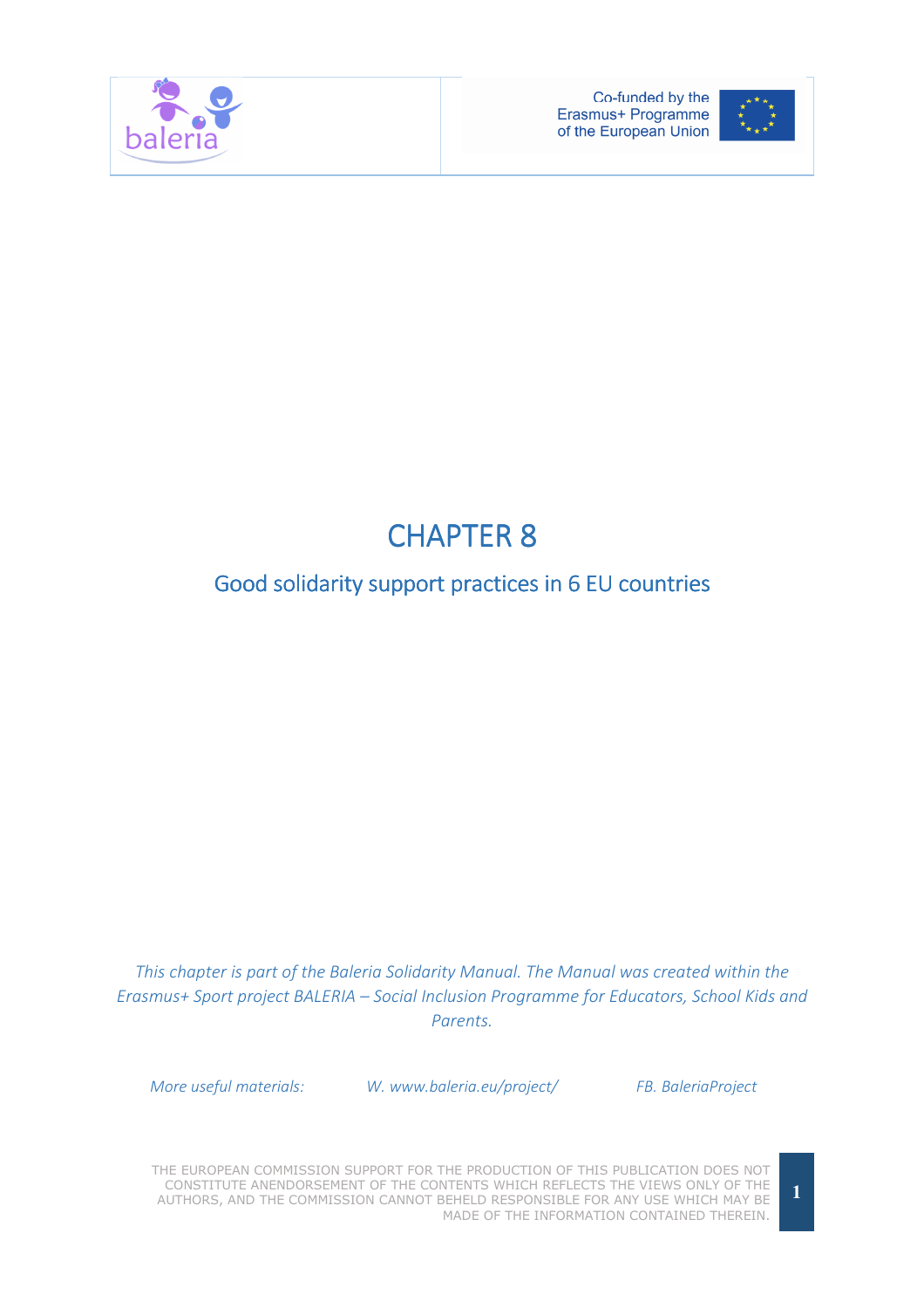

# 8.1. A special Info and Collection Point i.e. 'L'angolo del riciclo'/'Recycling corner' (Italy)

Recycling corner was established, in which participants to the events were invited to bring at least 4 plastic bottles, in exchange for which they were awarded with aluminium Reusable water bottles (i.e. bottles were personalised with the Baleria visual identity). Upon collection/exchange, Baleria project staff interacted with participants, raising awareness on the importance of reducing plastic waste, thus promoting the Baleria project and its values.

 The activity is an example of incentivising young and adult citizens to adopt environmentally-friendly behaviours, sharing both information and concrete examples of possible alternatives to harmful behaviours (i.e. the re-usable aluminium bottle can be immediately put to work and substitute the plastic bottles, not only on the sports field, but also in daily life).

#### 8.2 Alles rollt: charity sport event (Germany)

The Sage Foundation supports a variety of projects dedicated to inclusion through the charity sport event "ALLES ROLLT". The fundraising of the event is distributed over the following projects: Hilfswerk Niederösterreich (inclusion project), Gabriel Stiftung (Handicapped Sports Equipment), Team ROLIT (Inklusive Transalp des ÖAV). The event is part of the Sage Foundation's \$ 2 Million Challenge worldwide, which raises money for non-profit organizations around the world and is open to all people with and without handicap older than 16 years.

Participants complete a circuit with anything that can roll. These can be bicycles, scooters, wheelchairs, inline-skates, skateboards or longboards, e-bikes and much more. The Sage Foundation into a donation converts the registration fee and each round. With the total sum collected by all participants at the end of the event, "ALLES ROLLT" supports different projects that are dedicated to inclusion.

The main project results are: bringing people with and without handicap together to take part in the charity event; integration of people with handicap at which every participant chooses the own vehicle and the own speed for the circuits.

Read more: https://www.sage.com/de-de/unternehmen/sage-foundation/alles-rollt/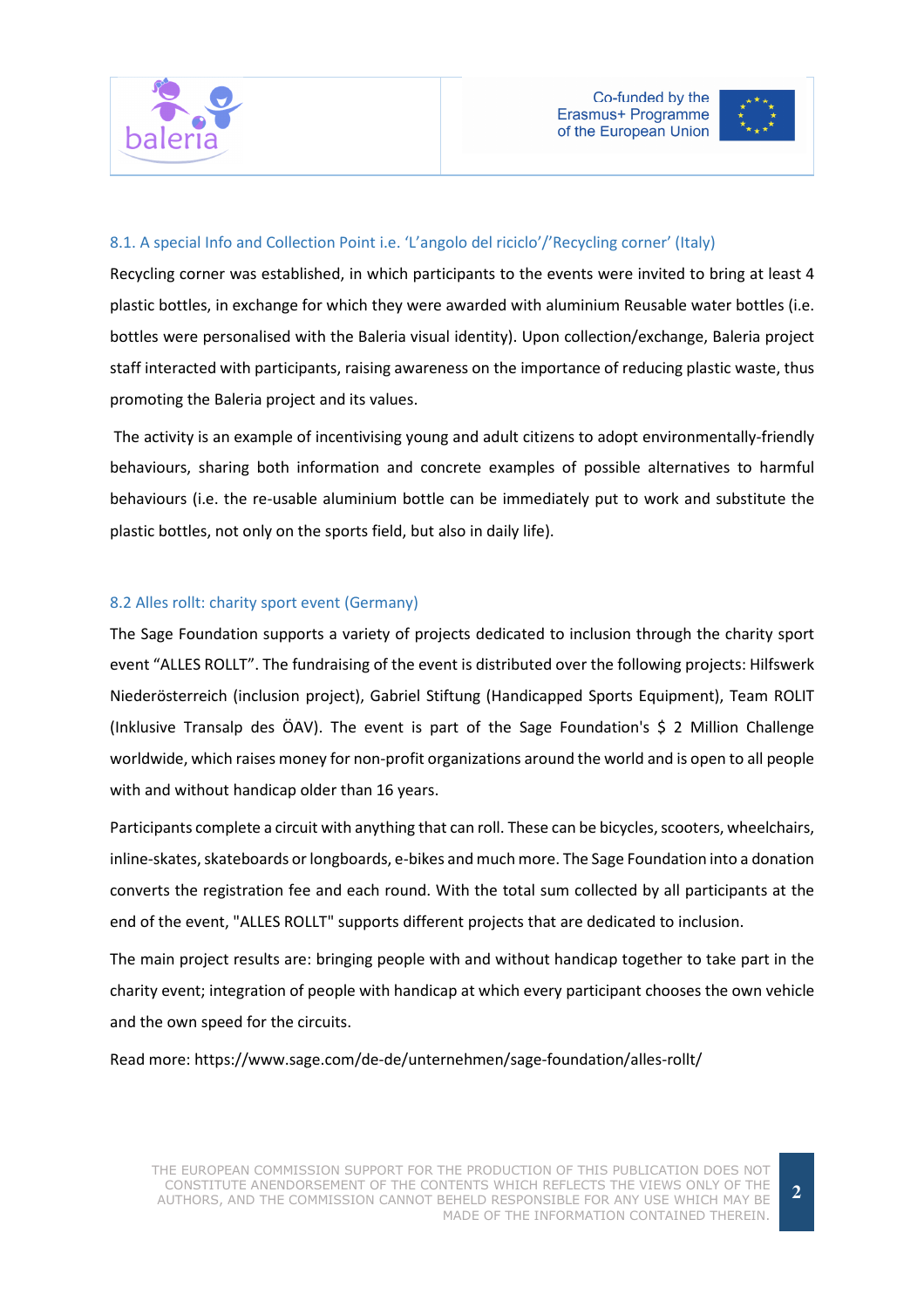



# 8.3. Campaign: A place for you (Bulgaria)

In 2011, Association FOR YOU started a series of creative activities, which included groups of young people from a disadvantaged background and a few local volunteers. Since then, the art-social workshops are taking place weekly, and over the years the numbers of participants and ideas increase in number. In 2017, this activity received its own space. Today, PLACE FOR YOU welcomes various activities. Besides the creative workshops, the place also hosts meetings, events, training, international evenings, social initiatives, and more.

Read more: http://foryoubg.org/en/welcome/

#### 8.4. Campaign equal start (Bulgaria)

A Project for Enhancing the Learning Habits and Cognitive Skills of Children from Ethnic Minorities (Nationwide) is being run by the Centre for Multyethnical Dialogue and tolerance AMALIPE. During the school 2018-2019 Center Amalipe, supported the completion of their secondary education (purchased cards for bus transport and textbooks) for 113 young people from all over the country. This is a long term programme, launched in 2011 by the Foundation Trust for social alternative. The students are from poor families, living in villages and small towns, studying in secondary and vocational schools in big cities. To prevent youth and adolescent girls from early school leaving, Centre "Amalipe" is involving them in volunteering activities.

Read more: http://www.amalipe.com/

#### 8.5. Campaign »Old appliances for children's laughter" (Slovenia)

In 2018, old appliances were collected for a good purpose - for the Red Nose Society. The Red Noses are professional artists, specially trained to work in a hospital. Their task is to bring vital energy and courage to the hospital every day, through various artistic skills, such as music, singing, charm and improvisation, and thereby positively influence the hospital atmosphere and, consequently, make a child's stay in the hospital a little less difficult.

In the campaign, small appliances, which are no longer working, have been collected (from batteries and lamps,) in special green corners, in 64 locations all over Slovenia. This way, in 2018 people gathered 769.215,3 kg of old appliances. The organizers of this project, Zeos d.o.o, a Slovenian Company, that is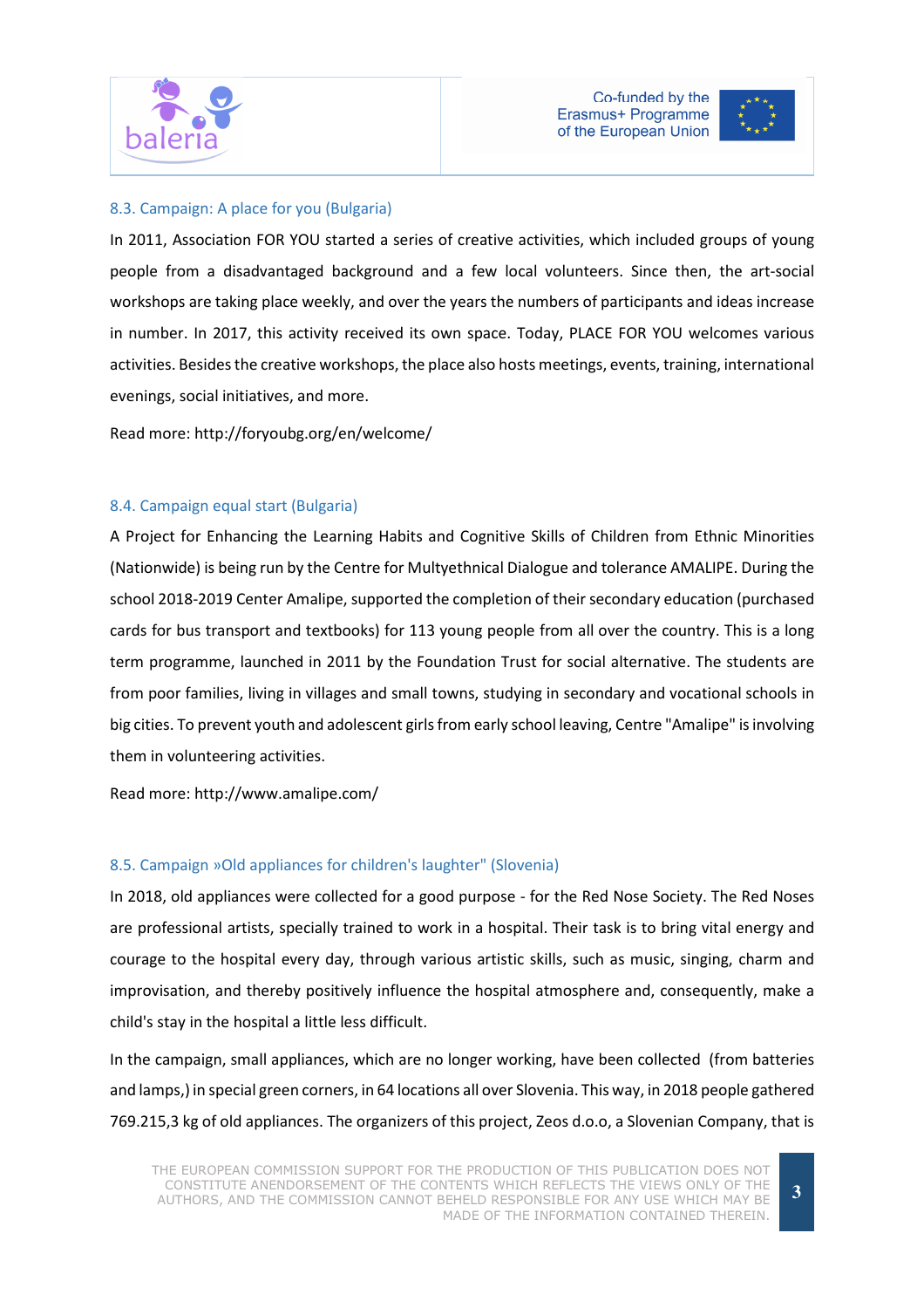



primarily active in the field of waste electrical and electronic equipment, committed to allocating 0,01€ for each kilogram of delivered e-waste and waste batteries. That means that 7.692 EUR was transferred for the future the activity of the Red Nose Society in Slovenia.

Read more: https://www.rdecinoski.org/vsebine/kdo-smo/

# 8.6. Campaign: The hidden talents of Bulgaria (Bulgaria)

Among other national campaigns, the TEDY BEAR Foundation supports personal development, education and realization of children in need. The foundation develops a year-round mentoring program. After numerous visits to social services across the country, the team had met many talented children and young people who do not have the chance to develop their potential and build a better future for themselves., due to lack of support and resources.

 "The Hidden Talents of Bulgaria" provides full access to: individual work with a trained mentor; participation in seminars, workshops, contests, competitions, trainings, etc . providing; the necessary materials; psychological support; motivational meetings with famous and successful individuals; preparation for University; applying for an internship or a job.

Read more: https://plushenomeche.org/bg/

# 8.7. Christmas gift campaign (Bulgaria)

Association "Operation Teddy Bear" manages the largest Christmas campaign in Bulgaria for making unprivileged children and youth's dreams come true. Eleven years ago, it was started as a civic volunteer initiative, giving presents to 40 children from a single foster home. Today it is a public-benefit association that not only brings Christmas back to thousands of beneficiaries.

The 2018 Christmas campaign has ended with 9 612 beneficiaries visited and more than 18 000 Christmas presents distributed. The platform for donating will be open again in November 2019.

Read more: https://plushenomeche.org/bg/

#### 8.8. Cooperation with School of training dogs for blind people (Portugal)

School of training dogs for blind people is a private social solidarity Institution, which aims to promote, in cooperation with public and private entities, the support and social, cultural and professional

THE EUROPEAN COMMISSION SUPPORT FOR THE PRODUCTION OF THIS PUBLICATION DOES NOT CONSTITUTE ANENDORSEMENT OF THE CONTENTS WHICH REFLECTS THE VIEWS ONLY OF THE AUTHORS, AND THE COMMISSION CANNOT BEHELD RESPONSIBLE FOR ANY USE WHICH MAY BE MADE OF THE INFORMATION CONTAINED THEREIN.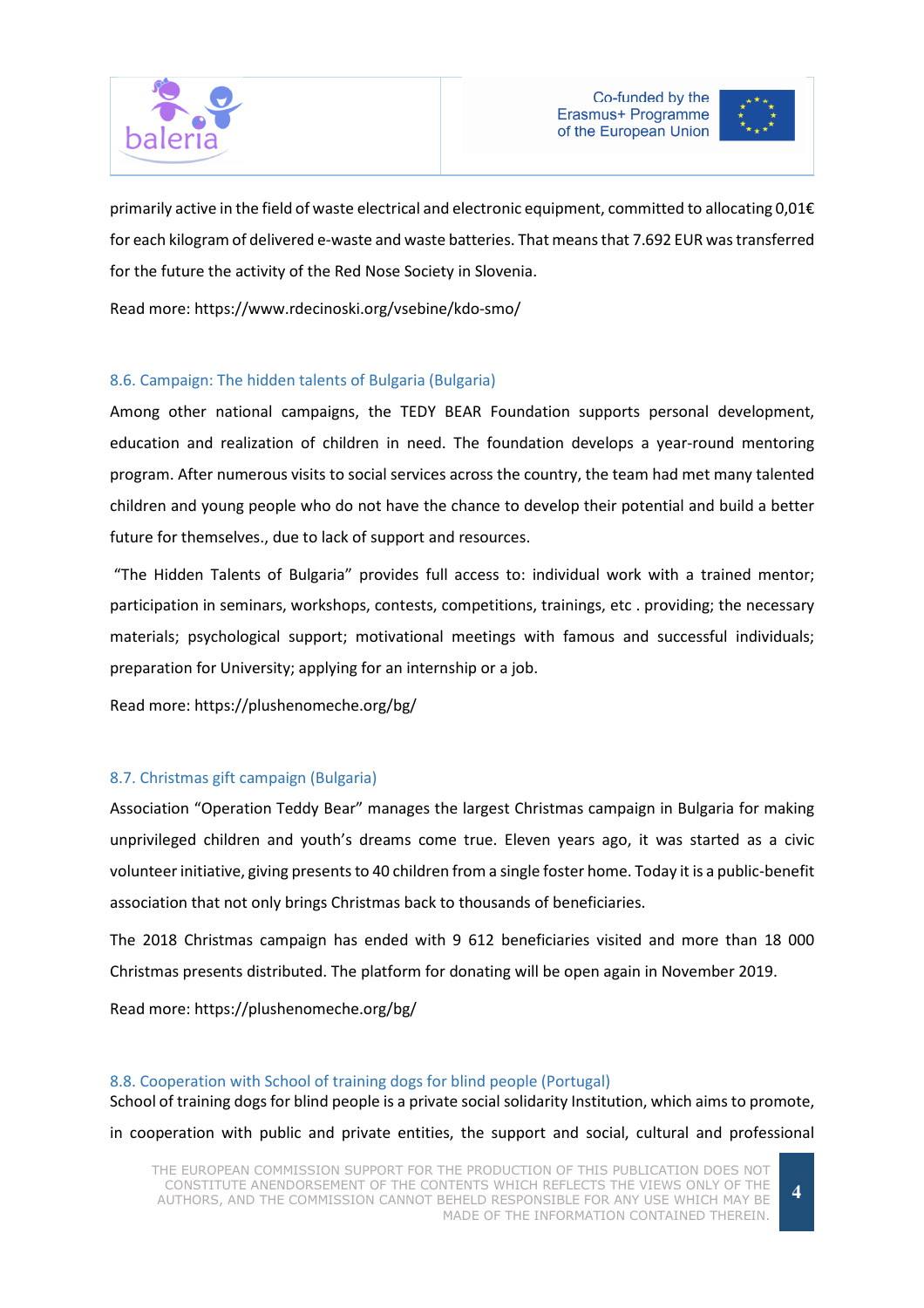



integration of the visually impaired and its scope of action is national. Created in 2000, it emerged as a consequence of a Community Project (HORIZON) and its main social response is Guide Dog Education for the Blind. It has been Baleria supporter and cooperated in Baleria Campus.

Read more: www.caesguia.org

# 8.9. Donate books to children in refugee centres (Bulgaria)

Donate books is a nationwide campaign, organized by Association I Read. It is the biggest sponsor and promoter of books in Bulgaria. (paper, audio and online). Together with other cultural NGO it organizes promotional public events: Book Festivals, book Fairs, and other socially engaged Campaigns.

 "I read" produces, distributes and donates children's books in several different languages. Their mobile apps, offer an unlimited access to audio books, helping visually impaired people to read.

# 8.10. Examples of randomised kindness (Slovenia)

Random kindness is a project that association Humanitarcek decided to bring to Slovenia. The idea is to encourage people to make a bit brighter days to those around them with their small actions of kindness.

Why not give a valid parking fee card to someone else, if we do not need it anymore? Why not pay coffee to a mother with two children, at the end of a long line in a caffee? Or to give someone your umbrella on a rainy day, if you know that only a step or two separates you from your car? There is no limit. The only obstacle is your enthusiasm and the willingness to help.

In Maribor, they decided to set up a special point of "kindness", so in the Gallery of the Creative, you can get gratis cards of this project in exchange for a smile or good idea. You do not actually need cards. You can optionally attach them while doing the kind deed so you might launch a butterfly effect and someone else will continue what you started.

#### Some ideas for randomised kindness:

- Leave the mailman a chocolate on the mailbox
- Leave a flower behind your co-workers wipers on a car... or put it on a her table
- Surprise your co-worker with coffee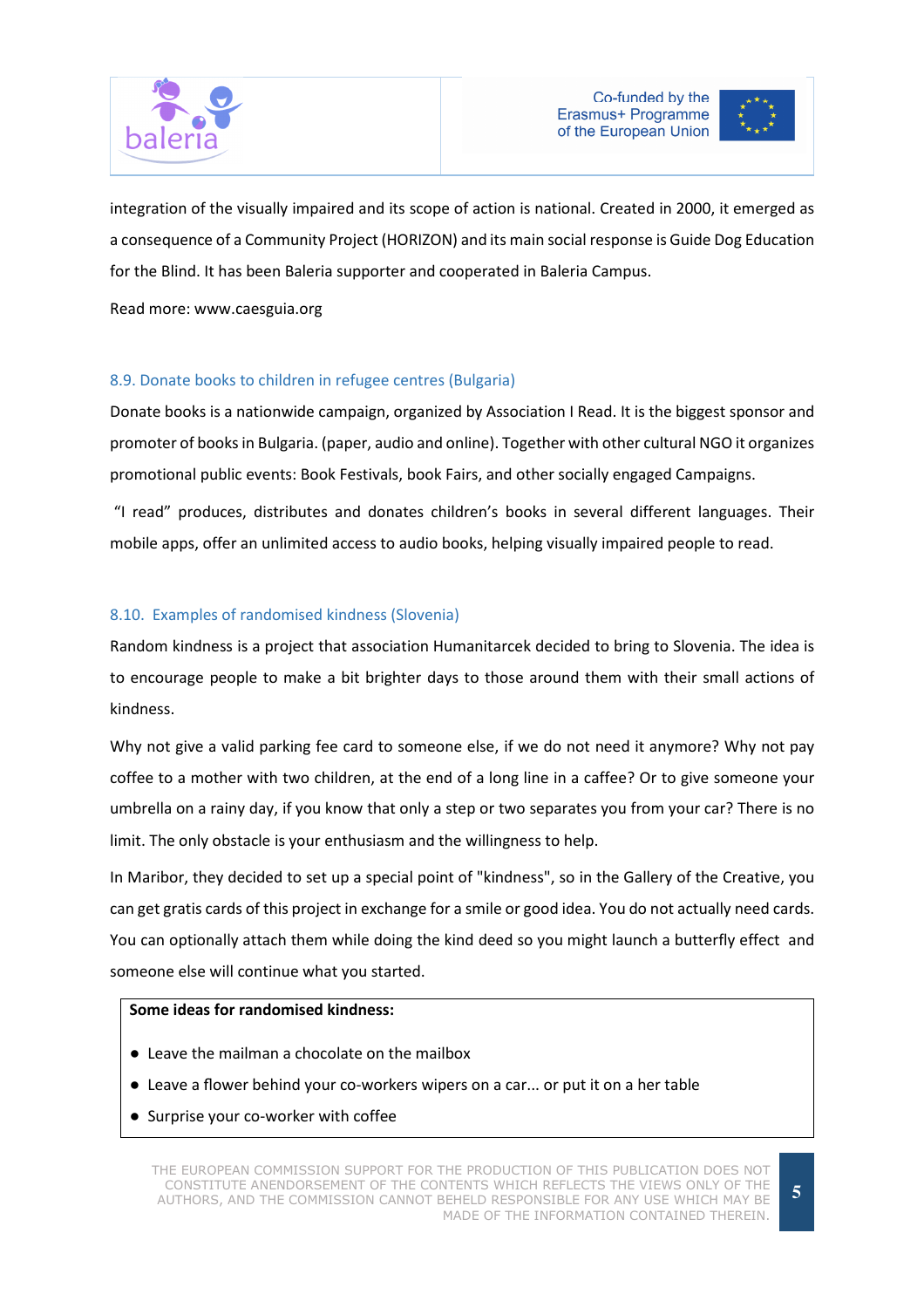



- Pay for a coffee at the coffee machine ... and leave a note for the next comer.
- Write some nice thoughts and stick them on the car's glass
- When snowing, clean the car for a random stranger
- Set a basket of pastry at your neighbour's door; invite a homeless person to lunch
- Hand gloves to a street musician in winter and give him a drink in summer
- Apologize
- Give a hug

Read more: From their website / http://www.humanitarcek.org/NAKLJUCNA-PRIJAZNOST /

#### 8.11. Hop to the castle (Slovenia)

Hop to the Castle is a charity event to help children who are treated at the Pediatric Clinic in Ljubljana. It's a run to the Ljubljana Castle, with varionus routs – for various types of runners. All the money that is collected with startups and charitable contributions, will be donated to one of the Departments of the Pediatric Clinic in Ljubljana, to purchase a device they need. With the event, healthy and active way of life is also promoted and connects people who want to give back to the community from which they originate.

Conceptual design and organizers of this events are two doctors from the Pediatric Clinic in Ljubljana. And the project is under the auspices UKC Ljubljana and the Pediatric Clinic in Ljubljana.

Read more: https://hopnagrad.si/

#### 8.12. KORFBALL the sport modality with equality (Portugal)

Promoting sports that incorporate strong values in sport is one of our current goals and projects. One of the modalities is Korfebol. In this modality we seek to promote gender equality. The teams are necessarily mixed. A sport with growth and worldwide visibility. In Portugal we cooperate with CASPAE association, promoting activities and training athletes and coaches.

Read more: https://caspae.pt/ADCASPAE/corfebol/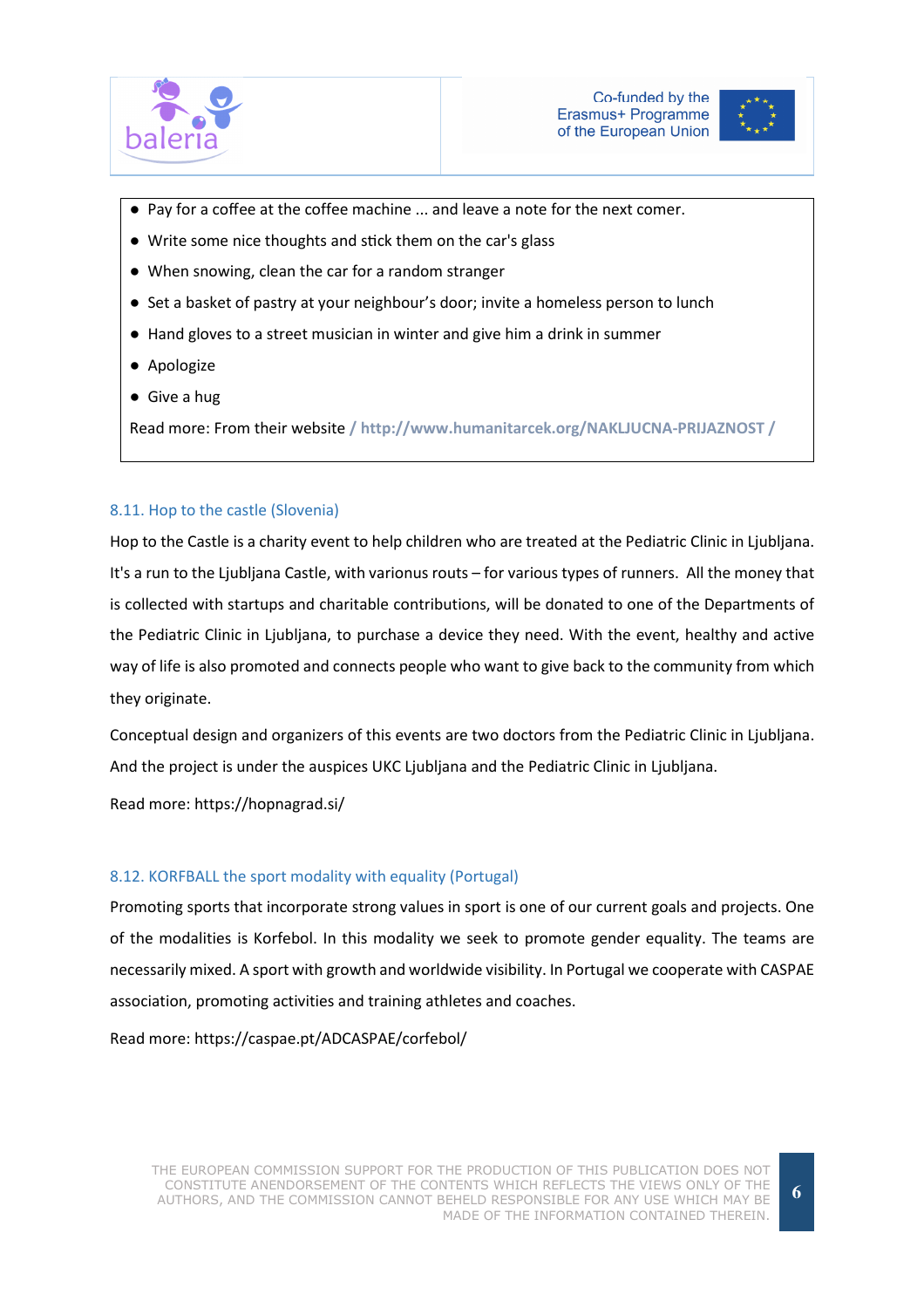



# 8.13. National Recycling Campaign (Bulgaria)

In Bulgaria a creative workshop "Recycling as a creative cooperation of kids and parents" was created where school children and parents learned about recycling. Children collected and delivered recyclables with the help of parents. They made presents (toys) together with their parents for children in need. They prepared treats to have a party with parents and carved the food (vegetables, fruits) to look delicious.

#### 8.14. Plastic bottle recycling activity (Italy)

In Italy the recycling activity was developed during the 10 days of the Vittoria d'Estate Sports Summer Festival within which the Italian Baleria Campus was held.

The Solidarity activity consisted in the Recycling campaign 'La raccolta è differenziata, la solidarietà no!' / 'Waste collection is differentiated; solidarity is not something you differentiate on!', which aimed to raise awareness on reducing plastic waste as a way of demonstrating solidarity principles (i.e. solidarity with the environment and with endangered natural habitats as well as communities across the world).

# 8.15. Plastic caps for future (Bulgaria)

#### (#Капачки за бъдеще)

Collecting of recyclable CAPS from Plastic Bottles and Jars, (fundraising) for buying MODERN BABY INCUBATORS for small hospitals. This National Campaign aims to gather tons of plastic caps, and later give them in exchange for modern medical appliances. Many of the hospitals in smaller cities, lack the highest quality modern medical appliances. As a result of this long term Campaign, with the help of thousands of people, in the 149 collecting centers throughout Bulgaria, the Campaign succeeded in only 6 months to collect 32 tons of plastic bottle caps, and buy two highest quality Baby Incubators for the community hospitals in Chirpan and Panagjurishte.

Read more: https://www.facebook.com/kapachkizabudeshte/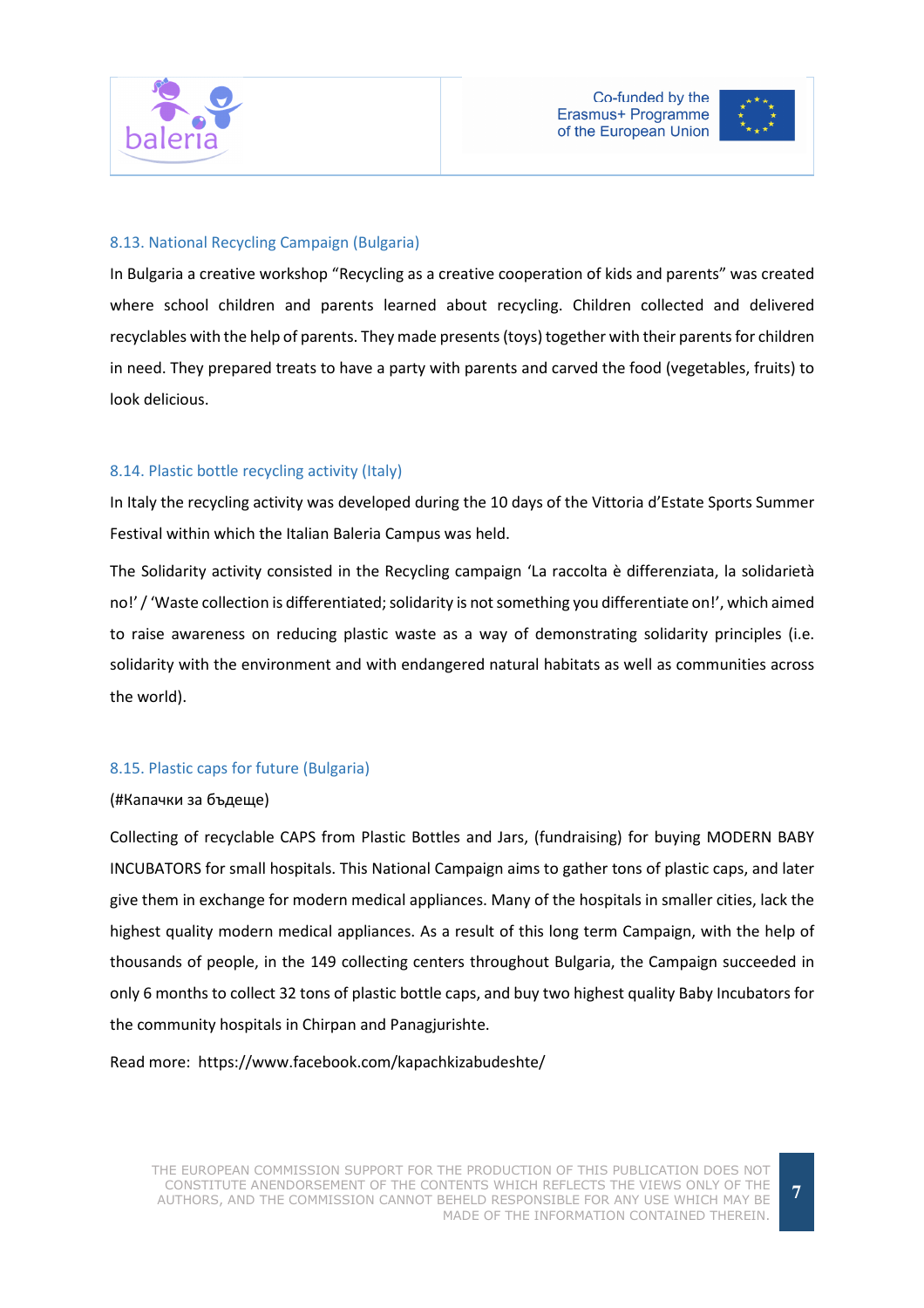



#### 8.16. Progetto CalcioXenia – CalcioXenia Project (Italy)

The project financed by Friuli Venezia Giulia Region provides the establishment of several soccer teams composed by athletes registered with local sport associations and athletes identified among the asylum seekers in Friuli Venezia Giulia Region. These soccer teams formed in the training days, participated in a final local tournament. The project is coordinated by 8 local sport associations and 3 Municipalities. It targets 82 asylum seekers in Friuli Venezia Giulia Region.

It`s objectives are to promote social inclusion, integration and solidarity through sport activities and to strengthen the models of social integration and teamwork in order to help and support people who have fewer opportunities of social inclusion.

The activities include: an activity where the asylum seekers can participate in the training session with the local sport associations that have joined the project, and an organisation of a final tournament composed by 12 soccer teams. The project result is strengthening of the social integration of foreign marginalised communities through sport practices. It is an opportunity to discover and exchange new experiences without barriers and prejudice.

Read more: http://www.lcfc.it/calcioxenia/

# 8.17. Progetto Carovana dello Sport Integrato/ The Caravan of Integrated Sport Project (Italy)

The project is a journey-experience, starting in March 2019. It crosses through Italy, stopping in every Italian region. The project promotes the social integration of the disabled people and the acceptance of diversity through sport activities. The traveling group is composed by 18 athletes (with and without disabilities), accompanied by sport educators, trainers, referees, volunteers. During the 40 days of activities the caravan will stop in 20 Italian cities. The coordinators are 50 Local Authorities and Institutions together with 20 high schools. The project is targeted to disabled and not disabled athletes and students of high schools.

The project aims to: (1) Provide new ideas and strategies for the social inclusion of the disabled person through sport activities; (2) Promote Integrated Sport activities and social inclusion through sport activities; (3) Elaboration of the "Charter of Integrated Sport Values". The project results are: (1) A welcome event to promote the social integration, the solidarity and the good values of sport; (2) A demonstrative event on the Integrated Football; (3) An educational event on the Integrated Football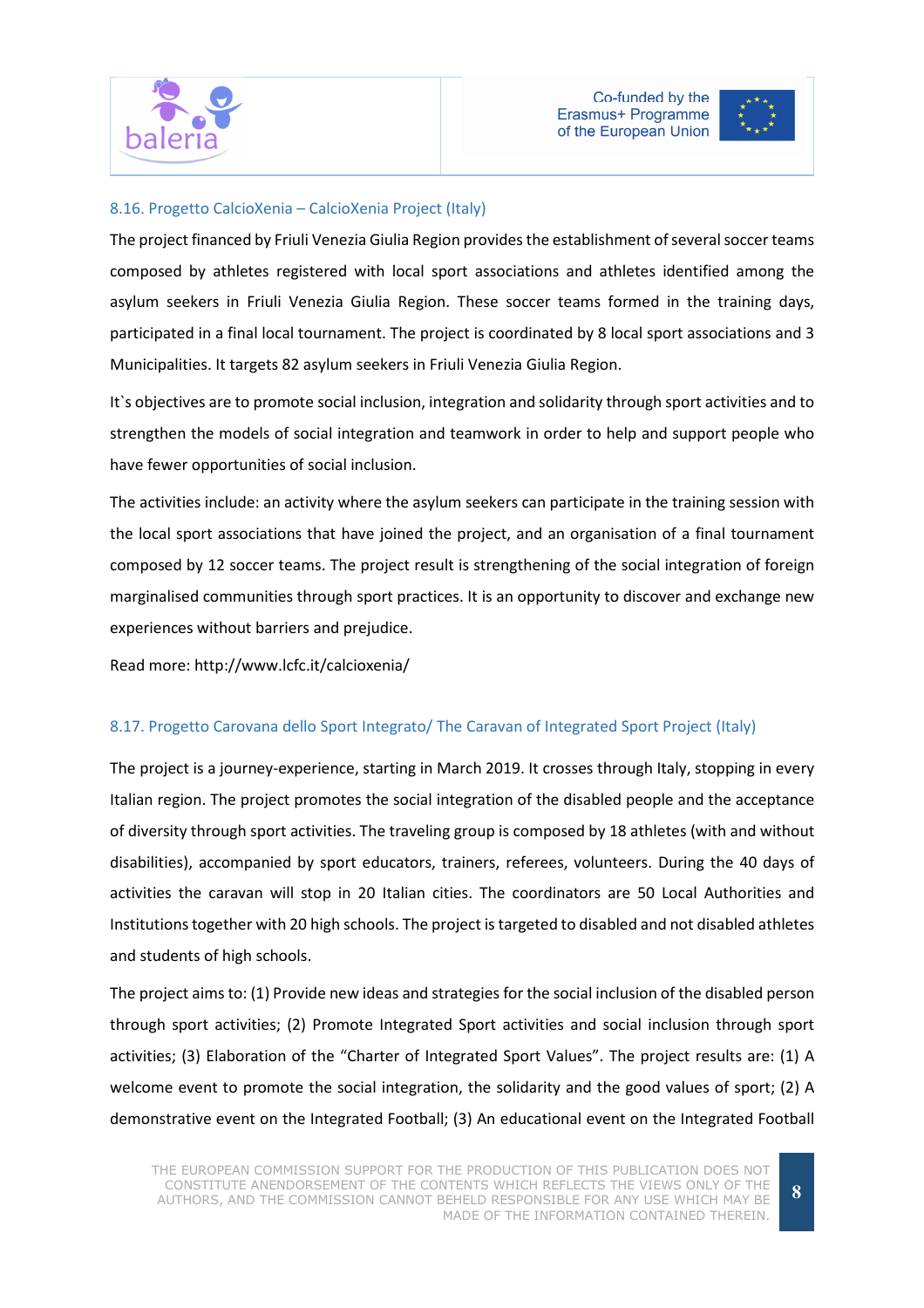



and the "Charter of Integrated Sport Values"; (4) A Final Event ("Bentornata Carovana") on May 2019 in Rome; (5) The Project will starts on March 2019.

Read more: http://www.carovanasportintegrato.it/

# 8.18. Progetto F.i.s.ch.i.o/F.i.s.ch.i.o Project (Italy)

The project promotes several initiatives related to physical-motor activity, including games and workshops, aimed at improving the process of school inclusion of pupils and students with disabilities. The project is coordinated by a network of 20 secondary schools and several social promotion associations of 8 Italian Regions. Target groups are students with disabilities of secondary schools.

The project aims to: (1) Strengthen the role of sport in the field of education and inclusion; (2) Encourage the sport practices in an innovative way, promoting well-being, solidarity and social inclusion; (3) Develop a relationship between the school and the extra-school sport activities in order to support a personalized curriculum; (4) Create of a network of teachers, associations, experts in sport and psychology for the purpose of coordination, monitoring and evaluation of the project through the following activities: "Sport-hello" – Establishment of an info-point in every network institute, in which it is possible to share and exchange experiences and solutions to identified joint challenges; Workshops – Development of workshop activities in each school network on a specific topic that include the students with disabilities; Photographic contest - Competition called "Un'azione, uno scatto", addressed to all the students of Italian schools, on the topic of "sport and integration".

As a result the project has improved the process of social inclusion through sport activities in schools and associations network.

Read more: https://www.progettofischio.it/index.php

# 8.19. Progetto Sport e Integrazione- Sport and Integration Project (Italy)

The project was promoted by the Ministry of Labour and Social Policies and the Italian National Olympic Committee to foster the social inclusion of the foreign people and to combat the violence and the racial hatred through the sport practices. Project coordinators are sporting organisations and schools. Project is targeting children and young people with migration background as well as children and young people who live with economically disadvantaged families.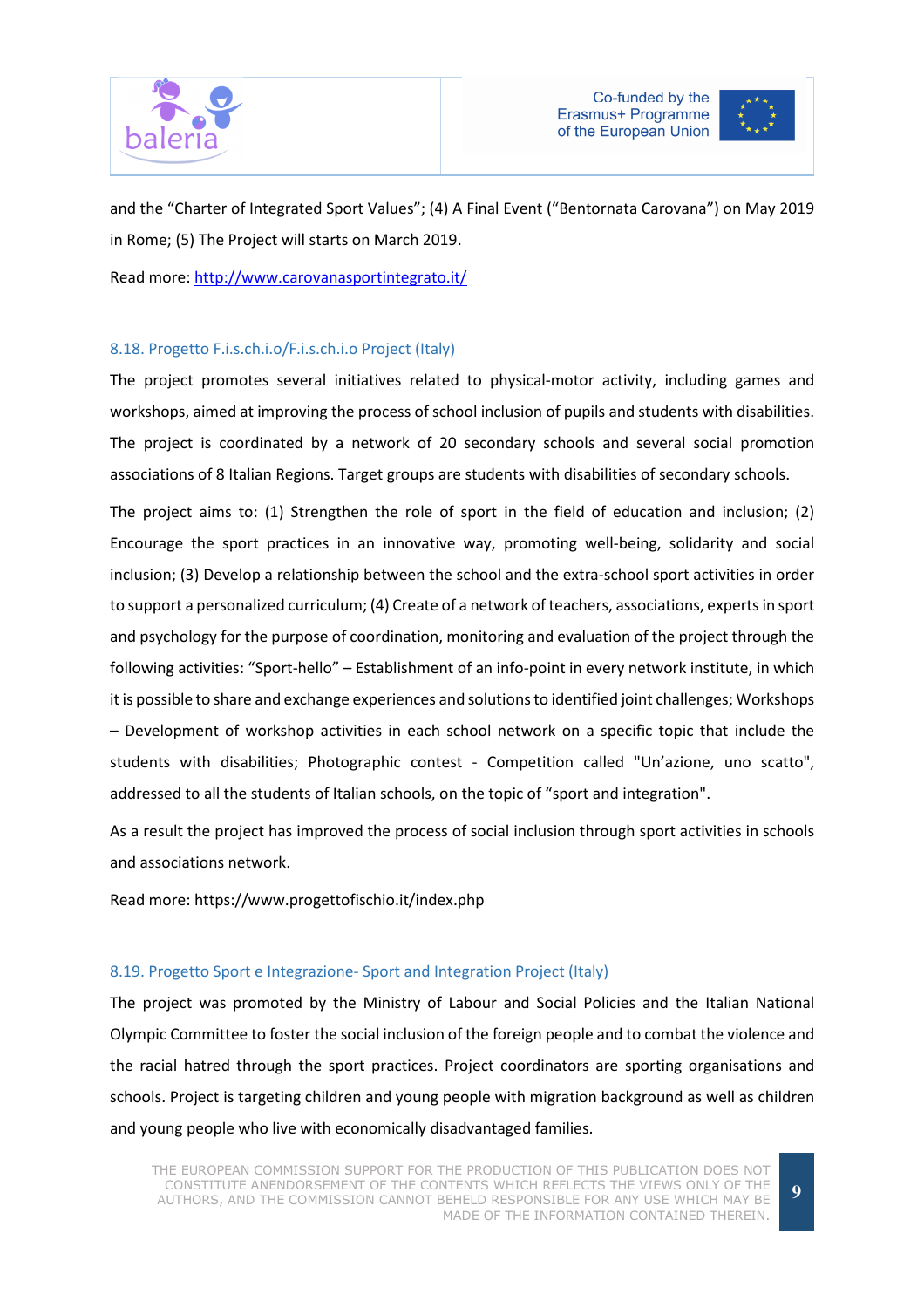



The project aims to: (1) Promote integration through sport as a two-way process that involves children and young people with a migration background and Italian children; (2) Promote fair-play principles understood as respect of the rules, valorisation of the differences and the oneness and sporting brotherhood; (3) Promote sport as a tool of social cohesion and solidarity; (4) Elaborate a promotion programme to foster the access of the children with migrant background to the sport practice. The main project results are: (1) awareness raising among the world of the sport and the school about social cohesion and integration; (2) Development of a sporting culture characterised by the solidarity, the equality and the mutual respect.

Read more: http://www.fratellidisport.it/progetto.html

# 8.20. Project Healthy Development of Children and Young People through Sport (HDCYPS) (Portugal)

The overall objective of this project is to promote the development of sustainable youth sport network and exchange of best practices by using ball sport (five-a-side football Football, Basket and mini basket, Handball, Volleyball, Beach volley, Rugby, Baseball, softball, Bowling, Golf and mini golf, tennis and ping pong) as a catalyst for transmitting life skills to children and youth in order to reduce violence and other social ills. The children can get off the streets, learn about rules and fair-play and practice conflict resolution without violence

Read more: http://ipcp.eu/useruploads/files/hdcyps\_01\_newsletter-to\_be\_translated.pdf

#### 8.21. Project: "No finish line" (Greece)

"NO FINISH LINE", the greatest Charity Race in the world is held in Athens under the auspices of the NFL International and in collaboration with the Hermes 1877 sports & cultural club and the Stavros Niarchos Foundation Cultural Centre. "NO FINISH LINE" is a Charity Race of 90 consecutive hours, where someone can run and walk for a noble cause. It is a race without time or distance limit, whose kilometres are turned into money, in order to support the work of "Together for Children", an association of foundations and organisations in the field of child welfare. The race in Athens is part of the "No Finish International" international program and in the 2nd event (2018), 95,295 kilometres were covered by 10,178 participants, (increase of 82% in participation, comped to 2017). 94% in kilometres more increased the donations, that reached the impressive amount of 47,647.5 Euros! According to the by covered kilometres.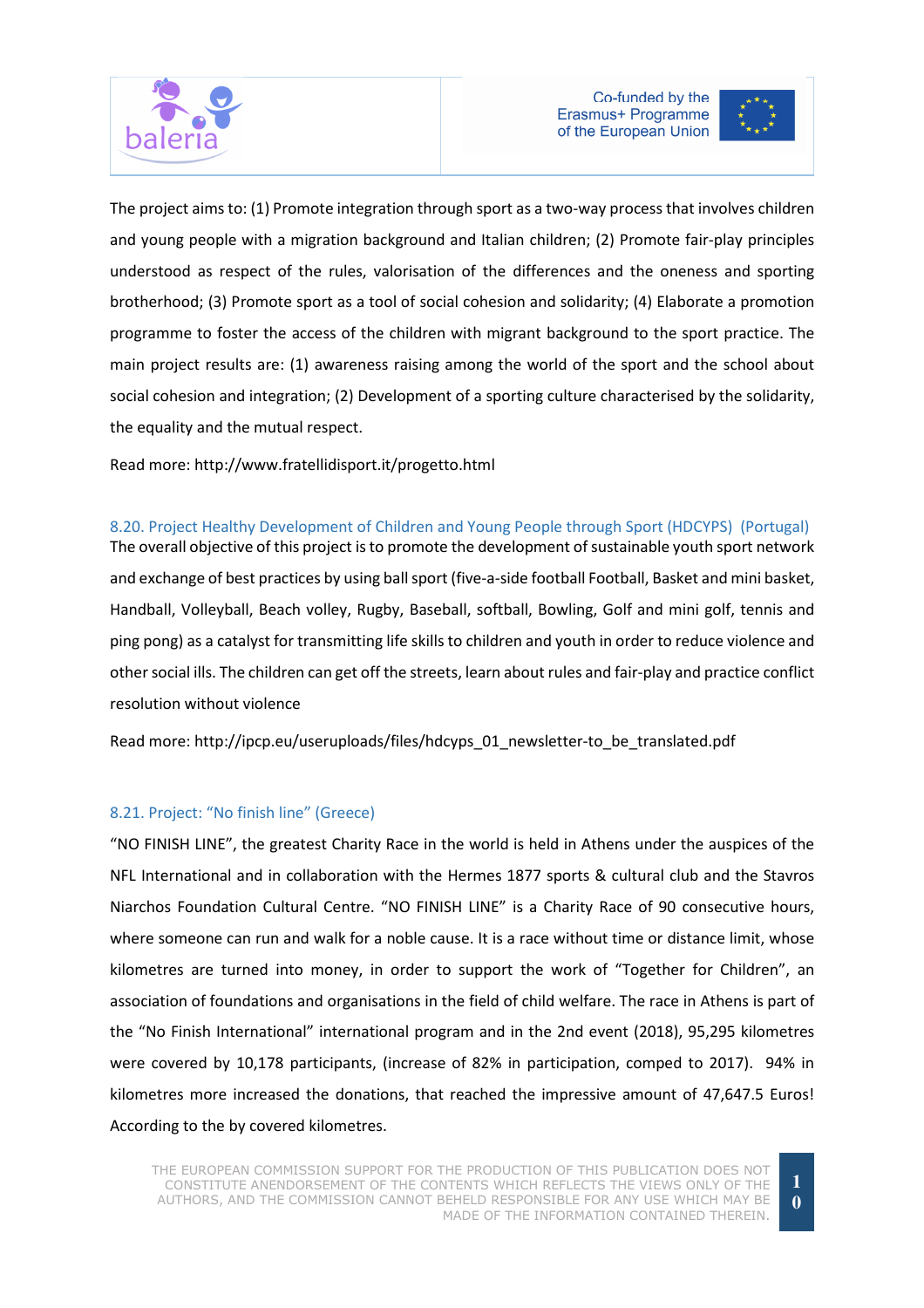



In the "NO FINISH LINE" race all the participants can either walk or run at any time of the day or the night they wish, for as many times and any days they want for as long as it pleases them, in the circular route of 1000m around the canal at the Stavros Niarchos Foundation Cultural Centre. Everyone without exception is entitled to participate, regardless of their age and physical condition, young and old, from 1-year-old juniors up to 101-year-old seniors!

Read more: http://nflathens.com

Read more: http://www.nofinishlineinternational.com

# 8.22. Project: "One stop" (Greece)

"One Stop" is a small celebration of solidarity, with the goal to give some happiness to people that want to continue to live with decency. It's vision is to provide opportunities to street connected people so as for them to be independent. The goal is to approach street connected people, giving them access to food, counselling, entertainment, first aid, clothing and personal hygiene. In the next step the goal is to provide space in apartments, in order for them to gain privacy. The general goal is to provide them with the opportunity to develop their skills and/or to be trained in order for them to be autonomous. Every Wednesday and Sunday afternoon at synAthina, we create a small corner open to anyone that wants to have access to free services and activities that should be given to everyone. First aid, laundry, showers, haircuts, warm food, music, games with the kids, legal advice, supply of important information about human rights, shape the effort of this initiative to bring people closer.

Read more: https://steps.org.gr/en/

Read more: /en/ https:/their skills and/or to be trained in order for them to be autonomous.

#### 8.23. Project: SNF RUN - Running into the Future (Greece)

The Stavros Niarchos Foundation's SNF RUN: Running to the Future evening race return for its fifth consecutive year on June 23, also the occasion of Olympic Day. Thousands of runners started at the Panathenaic Stadium and cross the finish line at the Summer Nostos Festival (SNFestival), the summer's greatest celebration, which will be taking place at the Stavros Niarchos Foundation Cultural Center (SNFCC). The race included 6K and 10K runs, as well as a 1K run for Special Olympics athletes. The first two races started at the Panathenaic Stadium, at 20:50 and 21:10 respectively, with runners

**1 1**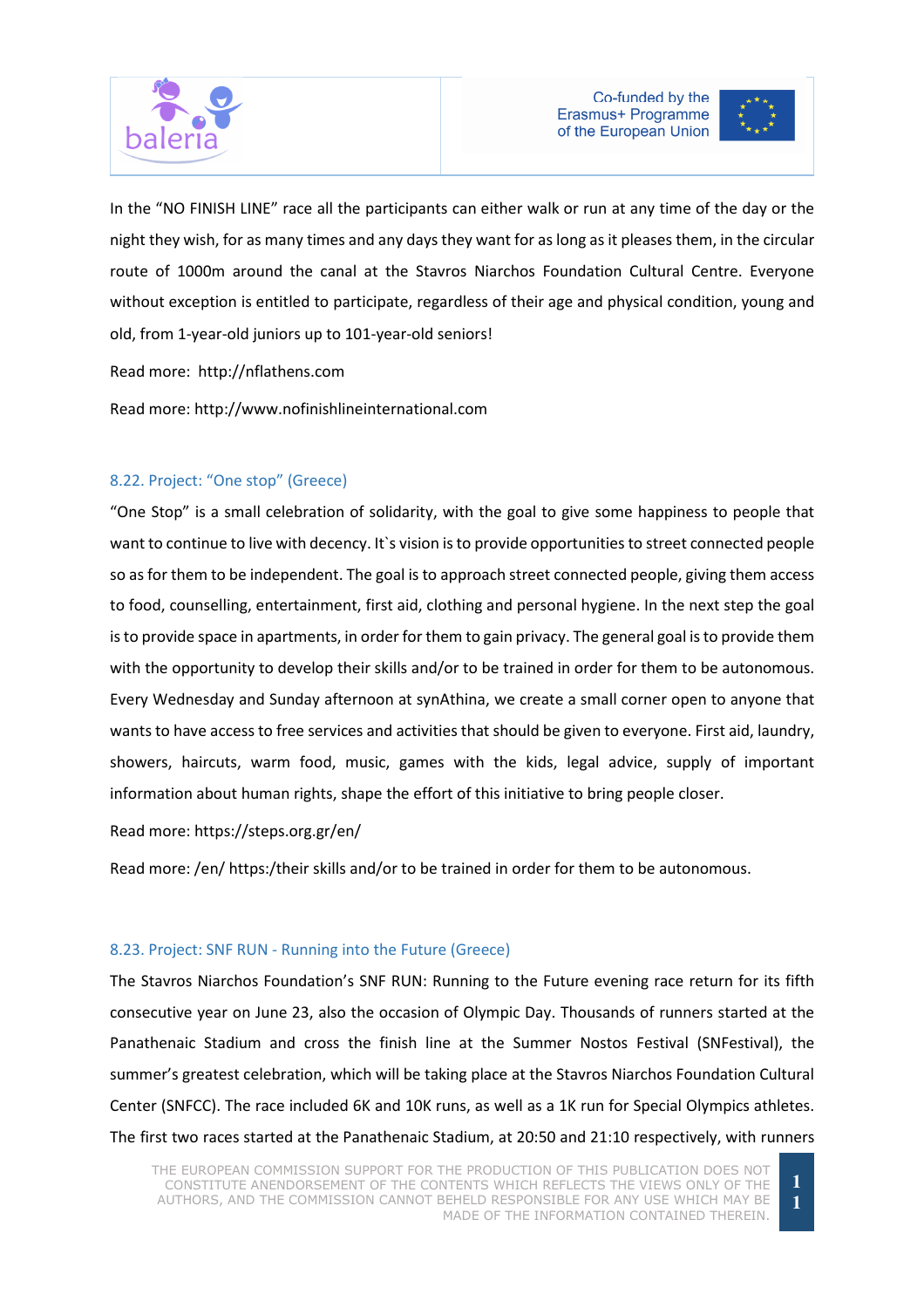



crossing the city center and then, via Leoforos Syngrou, arriving at the finish line at the SNFCC running track. The SNF RUN: Running into the Future is not competitive in nature, but official times will be kept so that runners can know how they perform. €46,770 Raised for Charity through SNF RUN: Running into the Future.

# 8.24. Project To Be or Not To Be Equal (Portugal)

A development project on gender equality in small villages in Portugal. All activities involve local people from the village, from dance, music, theatre and other events. A wandering company with the goal of delivering positive messages about equality. In addition to the villages, we also work with companies and internal gender equality plans.

Read more: https://www.youtube.com/watch?v=0HK4PxD0QFA&t=18s

# 8.25. Ride a bike to help (Slovenia)

Lions Club Idrija organizes a two-day charity-cycling marathon, where participants collect a symbolic contribution fee for registration. Money they raise is given to Inter-municipal society of blind and visually impaired Nova Gorica for the implementation of the program Helping the blind and visually impaired in overcoming movement and communication barriers.

#### 8.26. RUGBY the sport modality with values (Portugal)

Promoting sports that incorporate strong values, is one of our current goals and projects. One of the modalities is Rugby, where we support a team of young people. Besides participating in national tournaments, also cooperate with charity institutions. Rugby is based on 5 structural values: solidarity, passion, integrity, discipline and respect. Used worldwide for rugby as the basis of sport

Read more: https://www.facebook.com/beyourugbyspalvapenacova/

Read more: https://www.youtube.com/watch?v=ykMlUyzJWO0&t=7s

# 8.27. SHUUZ - Collecting (second hand) shoes to raise money (Germany)

The project promotes raising money by collecting second hand shoes. The returns of the collected shoes are transferred by the organization to a pre-selected school or organisation. The collectors preselect the target institution or organization. Project coordinator is a non-profit organisation s-coll

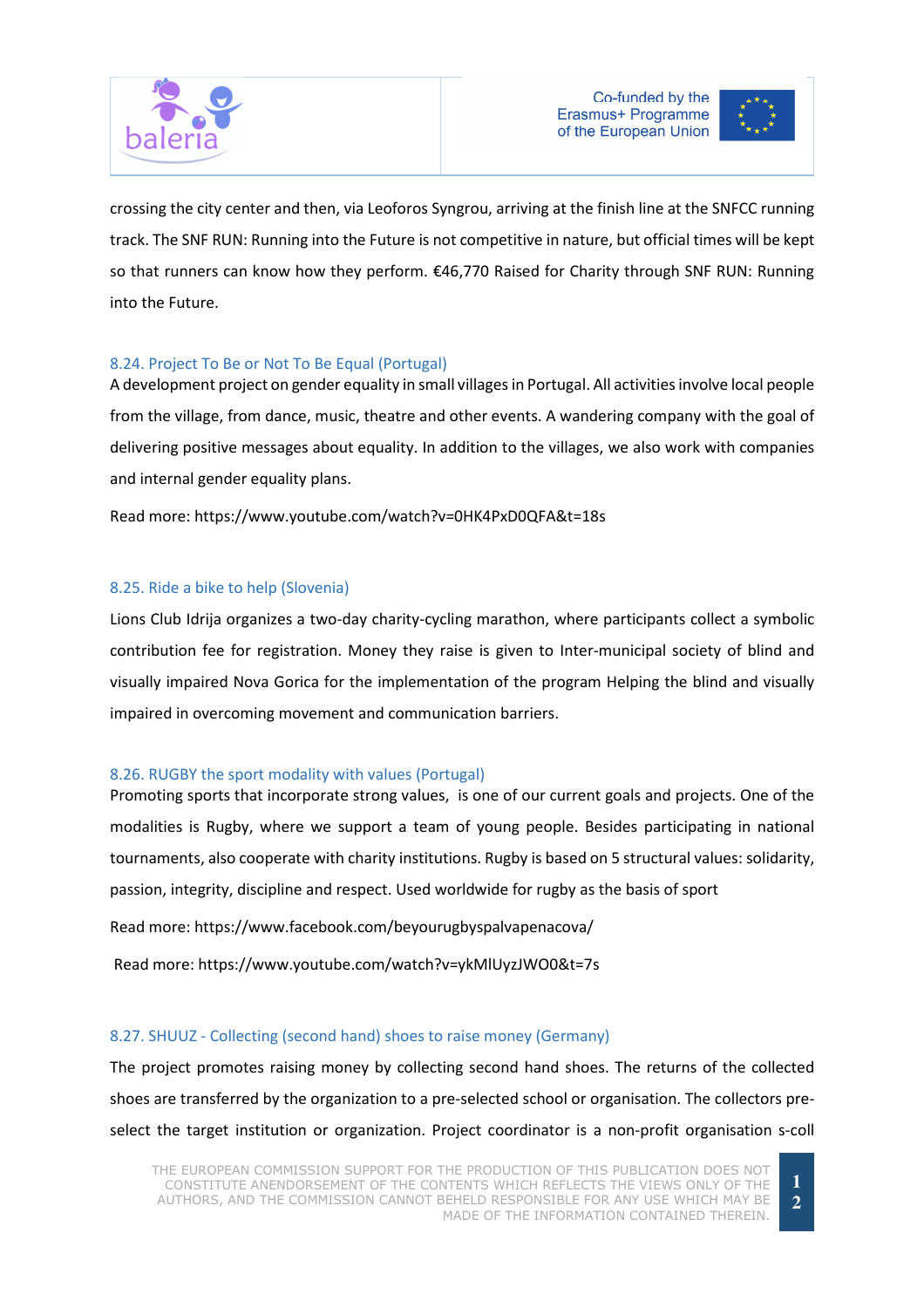



Service GmbH. Target groups are schools and organisations who would like to raise money for other children.

Why collecting shoes? Every year millions of shoes are thrown away. Often the shoes are still good to wear. They can be worn by people who cannot afford new shoes. The mission fulfils several goals at the same time: (1) raising money for economically deprived children; (2) helping economically deprived people with the collected shoes; (3) making a contribution to the environment, because the shoes continue to be worn and don't end as waste. The project foresees the following activities: (1) Organize boxes for collecting the shoes. Use the Baleria Campus as a central gathering day. Alternatively, a box can be placed in each class or group; (2) Send all collected shoes to Shuuz. It is a non-profit organisation, which takes care of the re-use of the shoes and the financial processing; (3) Shuuz transfers the returns directly to the selected school or institution. The project has improved the process of social inclusion through collecting 2nd hand shoes in schools and give the returns to economically deprived children.

Read more: https://www.shuuz.de/index.php

# 8.28. Spendenlauf: Schüler laufen für Plan (Germany)

The project supports schools in organizing fundraising runs. Useful materials and suggestions for the preparation and follow-up of a fundraising run, a checklist for the organization, as well as templates for parents' letters and press releases in a school action package is provided.

 The coordinator is Plan International Deutschland e.V. Target groups are schools and organisation who want to implement a fundraising run.

The project aims to raise money for a class or school sponsorship or for one-off donations. This aim is achieved through the following activities: in advance every child chooses sponsors (for example parents, friends etc.), who reward each lap or every kilometre on the sports field with a fixed amount. A sponsor card records who wants to donate and how much money per lap or defined distance. In order for the laps or distances to be counted correctly during the event, the pupils will receive a running card, on which not only the name and the class but also the laps or distances can be entered. After the event, the running cards can be presented to the sponsors and the donations can be collected in the classes. The main project results are: (1) raising money for children in need by doing sport with

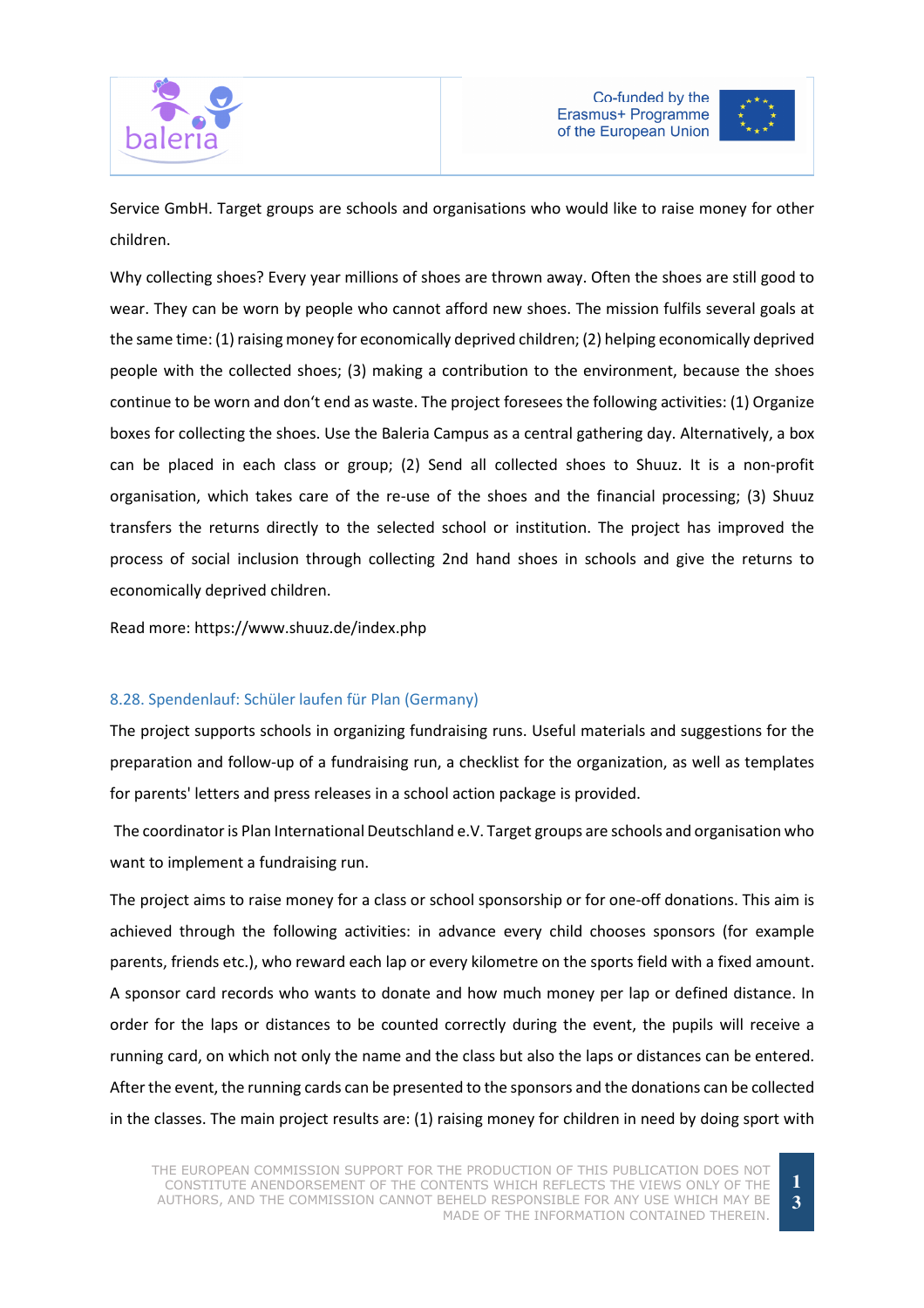



the whole class or school; (2) making the participants aware of personal circumstances of other children.

Read more: https://www.plan.de/engagement-von-und-fuer-schulen/aktionen-fuerschulen/spendenlauf-organisieren.html

# 8.29. Talento & Tenacia: la palestra che…/ Talent & Tenacity Gym (Italy)

The project supports the development of a gym for visual impaired people, managed by a start-up in the social fitness sector. The fundraising is finalised to expand the offer and to reach a larger number of end-users. The coordinator is "Audace Savoia – Talento&Tenacia", non-profit amateur sport club in Rome. The project targets young people with visual disabilities.

The project aims to: (1) Promote social inclusion and vocational training through the development of sport activities; (2) Extension of free activities to a wider audience of young people (i.e. with and without disabilities); (3) Development of simulation activities ('in the dark') targeted to non-disabled people, aimed at increasing awareness of visual disabilities trough the gym activities, which are completely free, and they are developed by four young athletes-instructors trained on the specific topic of blindness.

The main project results are:

• Integration and inclusion of visual impaired people through free sport activities;

• Development of a start-up in the social fitness sector and inclusion of young athletes with a social disadvantage.

Read more: https://www.produzionidalbasso.com/project/talento-tenacia-la-palestra-che-unisceinclude-diverte-sorprende/

#### 8.30. "ZERO WASTE" programme (Greece)

Greece struggling to promote recycling. Around many parts of the country, and especially in the countryside, garbage is still scattered piecemeal in makeshift dumps. Most Greeks just put their trash is plastic supermarket bags, which are freely available at the till. The economic crisis gripping the country since 2010 has helped a little, with people buying less and throwing away less too. Another recent phenomenon—mass immigration—has also found itself linked to waste management.

**1 4**